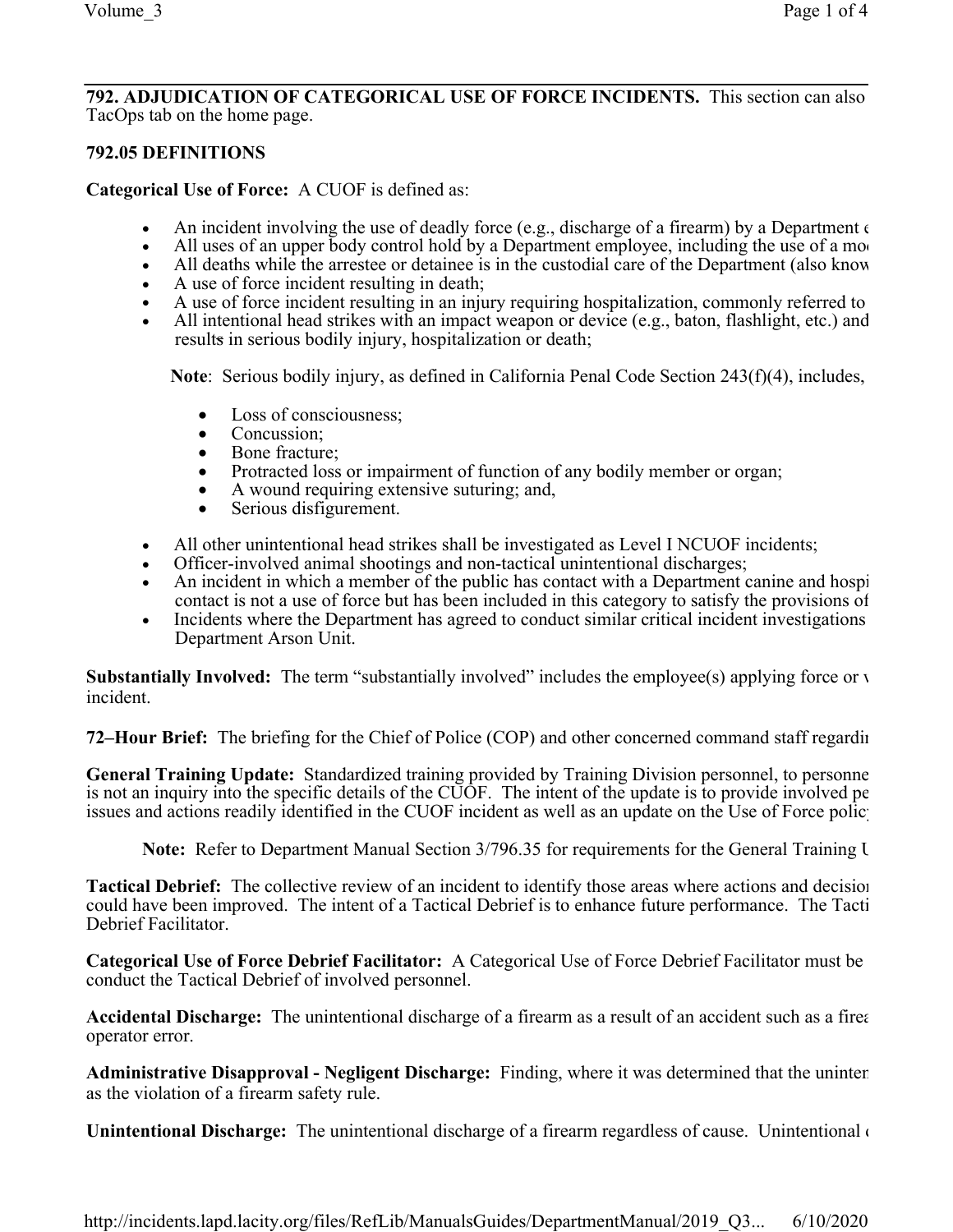Discharges" or "Negligent Discharges."

**Drawing and Exhibiting and/or Use of Force - Administrative Disapproval - Out of Policy: Finding** actions of the employee relative to drawing and exhibiting a firearm or use of force were not within the  $\overline{I}$ 

**Drawing and Exhibiting and Use of Force - In-Policy – No Further Action: Finding, supported by a** employee relative to drawing and exhibiting a firearm or use of force were within the Department's policies.

**Tactics - Administrative Disapproval:** A finding, supported by a preponderance of the evidence that the tactics employed during a CU<sub>O</sub>F incident units a CU<sub>O</sub>F incident units of the evidence that the tactic units of the substantially deviated from approved Department tactical training.

**Tactics – Standard Debrief:** A finding that no action beyond the Tactical Debrief and General Training

**Extensive Retraining:** Formal training on identified areas or concerns completed by Training Division, Tactics or Administrative Disapproval - Out of Policy on Drawing and Exhibiting or Use of Force.

**792.06 CATEGORICAL USE OF FORCE INVESTIGATION ADMINISTRATIVE STATUTE DI** properly reviewed and adjudicated in a timely manner, the Chief of Police shall submit all CUOF recom-Commissioners (BOPC) by administrative statute deadline, which is 60 calendar days prior to the admini the date the CUOF incident is reported to a Department supervisor or the the amended statute date if tolling, the Commanding Officer (CO), Critical Incident Review Division (CIRD), shall provide the BOI

CRITICAL INCIDENT REVIEW DIVISION'S RESPONSIBILITIES. When Force Investigation I a review and cause a Use of Force Review Board (UOFRB) to be convened in accordance with Department *Responsibilities*. The UOFRB will submit its recommendations to the Chief of Police. The Chief of Pol recommended administrative findings by the administrative statute deadline, unless sufficient cause exist

Grounds for such extension are as follows:

- The FID investigation has not been completed within 125 calendar days prior to the administrative process; or,
- Critical Incident Review Division; the Director, Office of Support Services; or the Chief of Polic investigation.

When a delay is anticipated, the CO, CIRD, shall provide the BOPC with an explanation for the extension

### **792.10 PROCEDURE**

**Categorical Use of Force Adjudication Findings.** Tactics, drawing and exhibiting a firearm, and use o process. The Use of Force Review Board (UOFRB) shall convene and evaluate the CUOF incident. The the COP. The Chief of Police shall evaluate the CUOF incident and report his/her recommendations to the Police Commissioners will evaluate the CUOF incident and make findings consistent with the following:

| Adjudication Area | Finding                           |    |
|-------------------|-----------------------------------|----|
| Tactics           | <b>Standard Debrief</b>           | Ta |
|                   | <b>Administrative Disapproval</b> | Ta |
|                   | In policy – No Further Action     | Ta |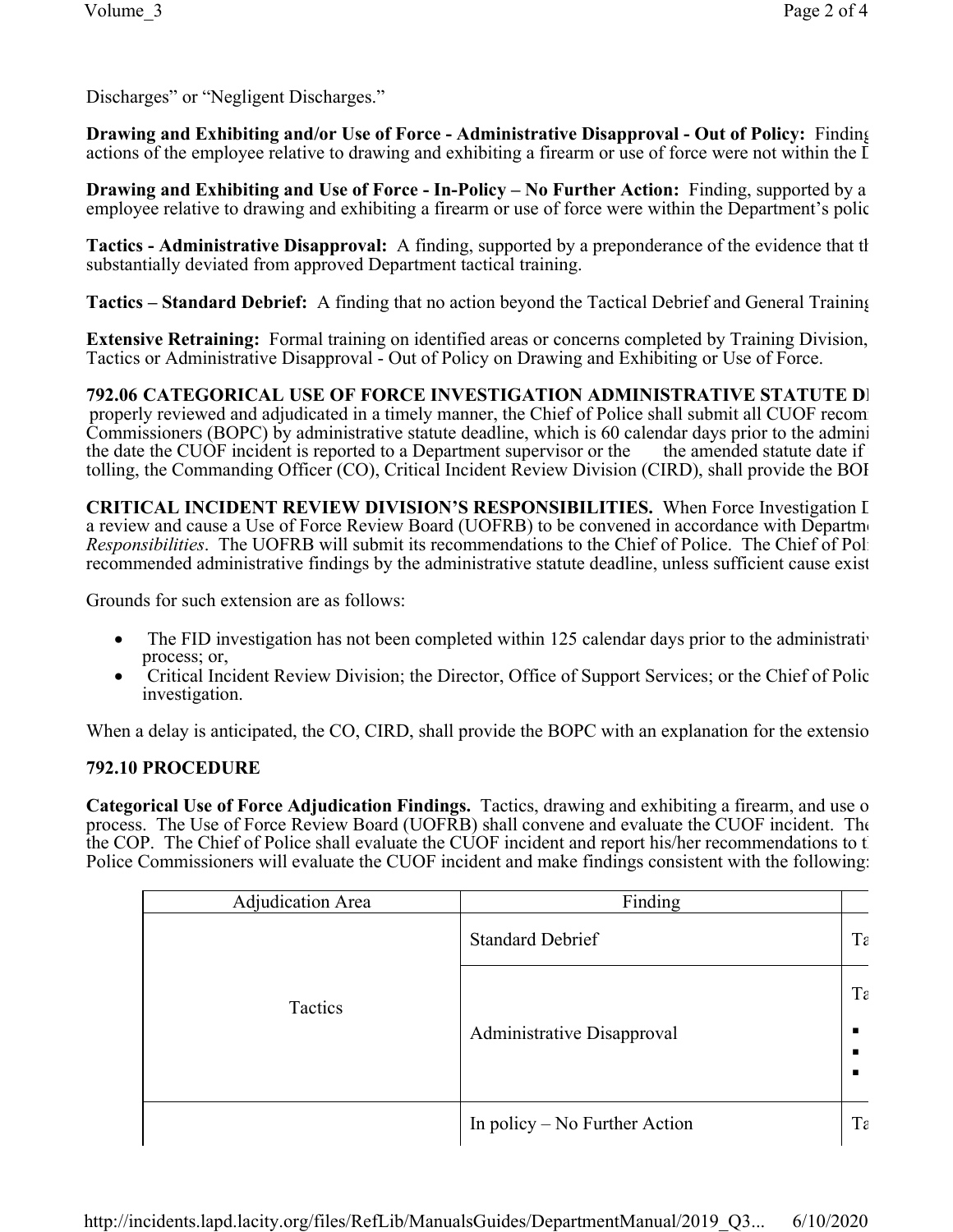| Drawing and Exhibiting the Firearm | Administrative Disapproval - Out Of Policy | Ta<br>п.<br>п<br>п |
|------------------------------------|--------------------------------------------|--------------------|
| Use of Force                       | In policy – No Further Action              | Ta                 |
|                                    | Administrative Disapproval - Out of Policy | Ta<br>п<br>п<br>п  |

# **792.15 Tactical Debrief**. *A Tactical Debrief shall be conducted for all CUOF incidents within 90 calend*

During the adjudication process, the UOFRB, COP, and BOPC may identify areas of conduct that should adjudication, Critical Incident Review Division (CIRD) shall compile the list of issues to be debriefed an

The Categorical Use of Force Debrief Facilitator shall conduct the Tactical Debrief with the personnel in Debrief Facilitator shall be responsible for presenting the fact pattern of the case and leading a facilitated applicable to the incident. The Categorical Use of Force Debrief Facilitator will present those tactical pr and "lessons learned" so that future practices, policies, or procedures can be enhanced. The Tactical Del exhibiting a firearm and use of force.

**Note:** The Commanding Officer, CIRD, shall coordinate the Tactical Debrief Facilitation process.

The Tactical Debrief analysis will be summarized on an Intradepartmental Correspondence, Form 15.02. and Force Investigation Division to collect and analyze the results to further enhance adjudication, training, and critical investigation Division to collect and analyze the results to further enhance adjudication, trainin

Note: The intent of the Tactical Debrief analysis is to review and analyze Department-wide train analysis shall not focus on or document findings, recommendations, or analysis of individual emp

In some circumstances, the UOFRB, COP, or BOPC may identify additional specific individual training In those cases, training shall be provided in addition to the Tactical Debrief. The intent of the additional considered punitive.

The Categorical Use of Force Debrief Facilitator shall ensure that the Tactical Debrief is recorded on the create a Training Management System code for the Tactical Debrief.

**792.20 Administrative Disapproval (Tactics, Drawing and Exhibiting or Use of Force).** When the U actions (tactics, drawing and exhibiting, or use of force) should be classified as "Administrative Disappro recommended remedial actions and state why they expect that the remedial actions will reduce the risk of remedial actions may include:

- Completion of Extensive Retraining;;
- Notice to Correct Deficiencies; and/or,
- · Personnel Complaint.

When the BOPC concurs that a finding of Administrative Disapproval is appropriate, the matter will be  $r =$